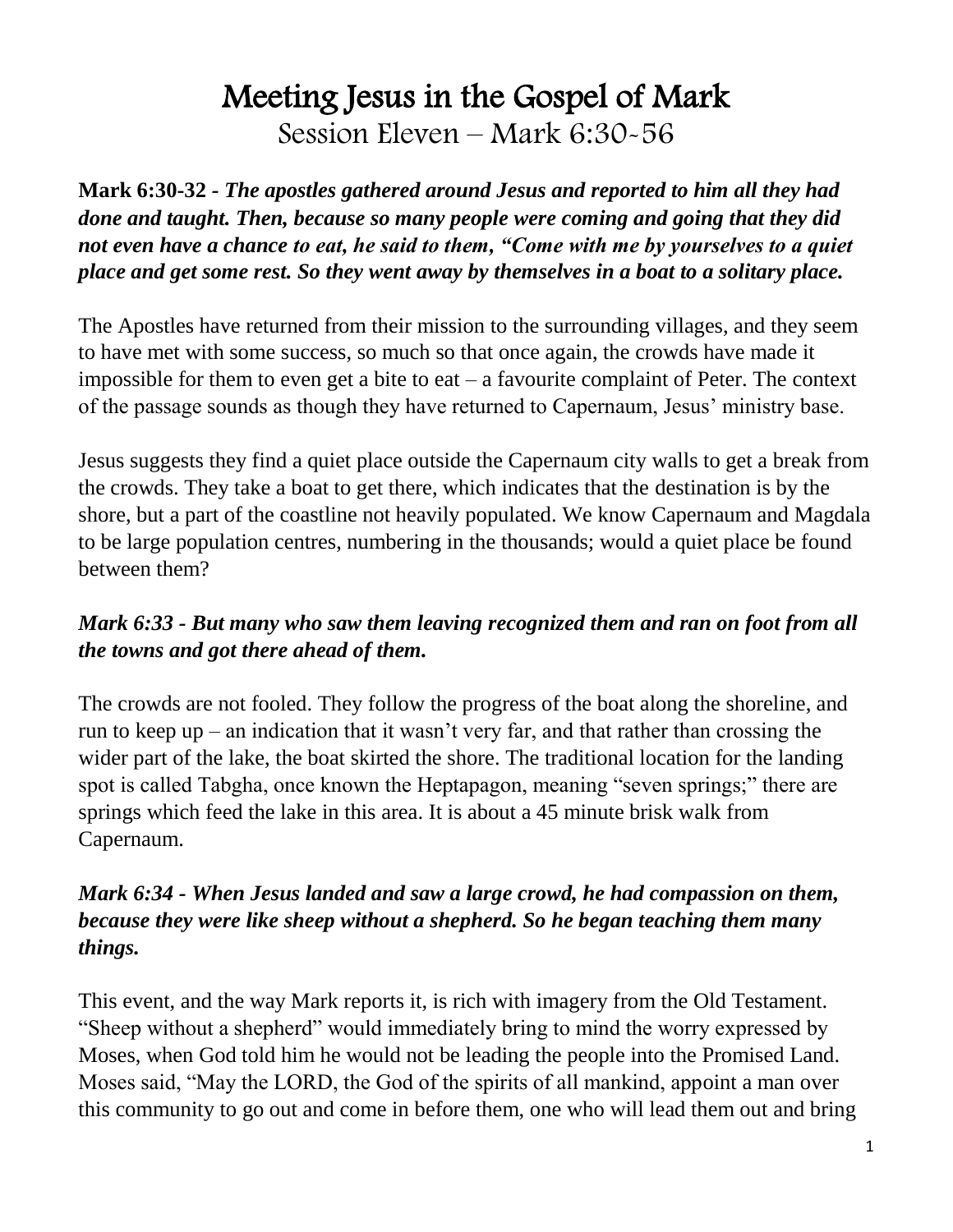them in, so the LORD's people will not be like sheep without a shepherd" (Numbers 27:15–17). Linking this passage together with this event, Mark is picturing Jesus as Moses' successor, who would lead the people into the promised Kingdom.

*Mark 6:35-36 - By this time it was late in the day, so his disciples came to him. "This is a remote place," they said, "and it's already very late. Send the people away so that they can go to the surrounding countryside and villages and buy themselves something to eat."*

Note the contrast between Jesus, who had compassion on the crowd, and the disciples, who want to send the people away. Fair enough – the whole point of this exercise had been to find a quiet place to rest and to eat, and now they're in a mob scene once again – with 5000 people! I can't bring myself to blame the disciples for wanting a break.

## *Mark 6:37 - But he answered, "You give them something to eat." They said to him, "That would take more than half a year's wages! Are we to go and spend that much on bread and give it to them to eat?" "How many loaves do you have?" he asked. "Go and see." When they found out, they said, "Five—and two fish."*

The disciples had just returned from travelling from village to village, relying on the hospitality of others. Now Jesus turns the tables on them – they're to feed the villagers! A half-year's wages – 200 denarii – would have been well beyond the means of the disciples, not to mention the logistical difficulties of obtaining that much food. But Jesus never was much troubled by logistical difficulties.

The disciples are reflecting a common OT complaint: Moses objected when God told him to feed the people (six hundred thousand soldiers) for a month: **"Would they have enough if flocks and herds were slaughtered for them? Would they have enough if all the fish in the sea were caught for them?" (Num. 11:22).** When Elisha asks his servant to feed the company of prophets, he balked, **"How can I set this before a hundred men?" (2 Kings 4:43a).** Would Jesus prove to be greater than Moses and Elisha?

The remote place, the crowd, the hunger, and now the miraculous provision of food bring many images to mind – two of the most famous being from the Numbers and 2 Kings passages quoted above. Facing an impossibly large and hungry multitude, God says to Moses, *"Is the LORD's arm too short? You will now see whether or not what I say will come true for you"* (Numbers 11:23). Elisha, speaking for God, says to his servant, *"The LORD says: 'They will eat and have some left over'* " (2 Kings 4:43b).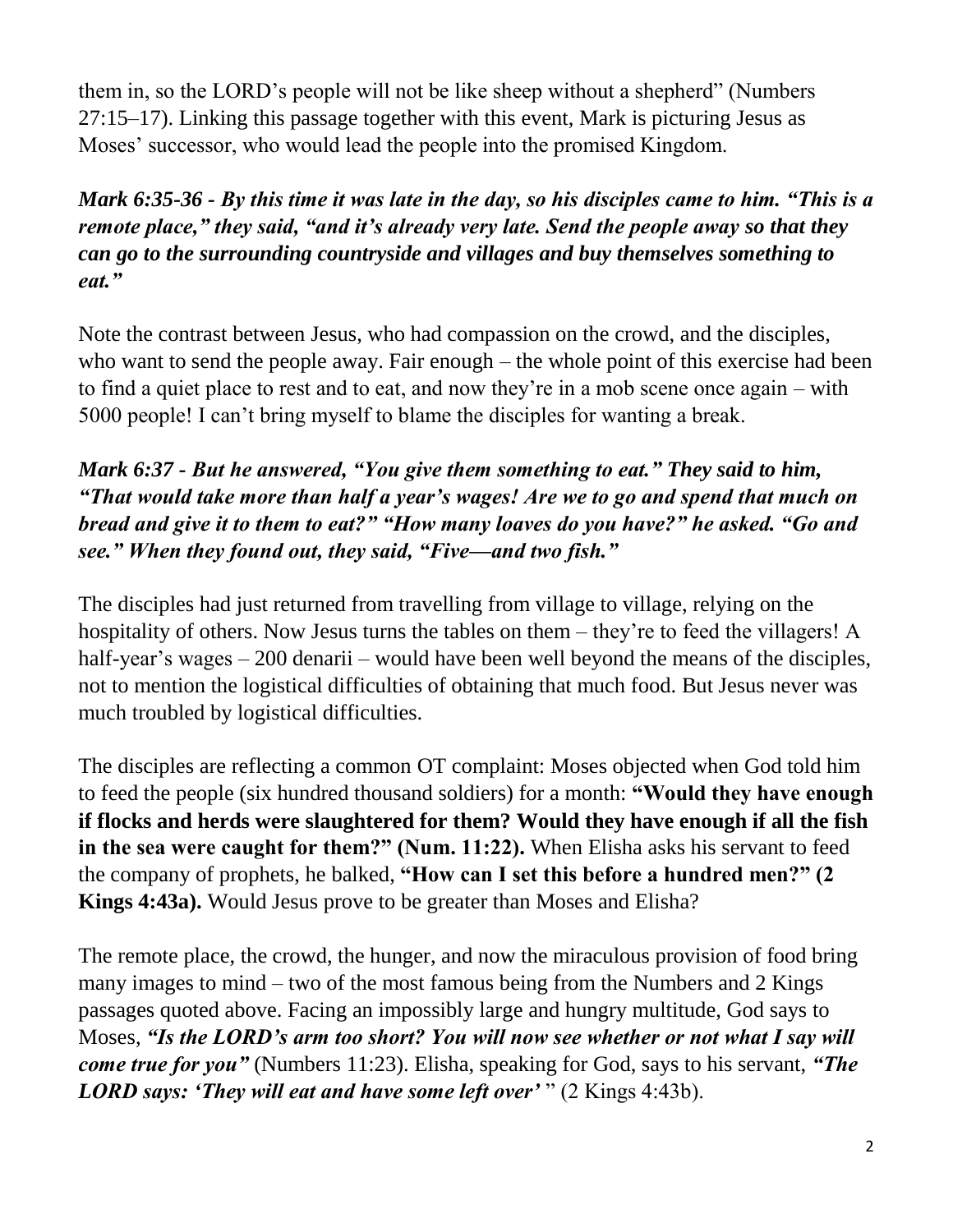Mark is also recalling his favourite Messianic prophet, Isaiah, and this vision of the heavenly banquet (Isaiah 55:1-2):

**"Come, all you who are thirsty, come to the waters;** (the Seven Springs?) **and you who have no money, come, buy and eat!** (We don't have 200 denarii!) **Come, buy wine and milk without money and without cost.** (or, in this case, bread and fish)

Of course, the feeding of the multitude also brings to mind the exodus of the Hebrews from Egypt and their being miraculously fed in the desert – or "remote place" - with Manna. Like Moses, Jesus feeds the people with teaching and with miraculous food. But in Jesus' case, there are 12 baskets left over – sufficient for all 12 tribes of Israel!

*Mark 6:39-44 - Then Jesus directed them to have all the people sit down in groups on the green grass. 40 So they sat down in groups of hundreds and fifties. 41 Taking the five loaves and the two fish and looking up to heaven, he gave thanks and broke the loaves. Then he gave them to his disciples to distribute to the people. He also divided the two fish among them all. 42 They all ate and were satisfied, 43 and the disciples picked up twelve basketfuls of broken pieces of bread and fish. 44 The number of the men who had eaten was five thousand.*

Not as obvious, but woven throughout this passage, are parallels to Psalm 23, "The Lord's My Shepherd." Jesus looks upon the people with the compassion of a shepherd; he brings them to green pastures (the area is described as "green grass") and waters (Heptapagon!). He feeds them so they "shall not want;" in his teaching, he "restores their soul," and "guides them in the right path." In providing an echo of the heavenly banquet, he "prepares a table before me." With so many leftovers (12 baskets), the "cup runneth over!"

There is another passage called to mind. Here, Mark writes, *"looking up to heaven, he gave thanks and broke the loaves. Then he gave them to his disciples…"* Later, at the Last Supper, Mark writes: *"Jesus took bread, and when he had given thanks, he broke it and gave it to his disciples."* The Communion feast echoes this compassionate miracle of provision for all.

A final note – "*The number of the men who had eaten was five thousand."* This, and the instruction to seat the group in hundreds and fifties, sounds very military – another echo to Rome, as in the "Legion of Demons" story, and the superiority of Jesus over Rome – rather than destroying, he feeds and cares for his spiritual legions of people.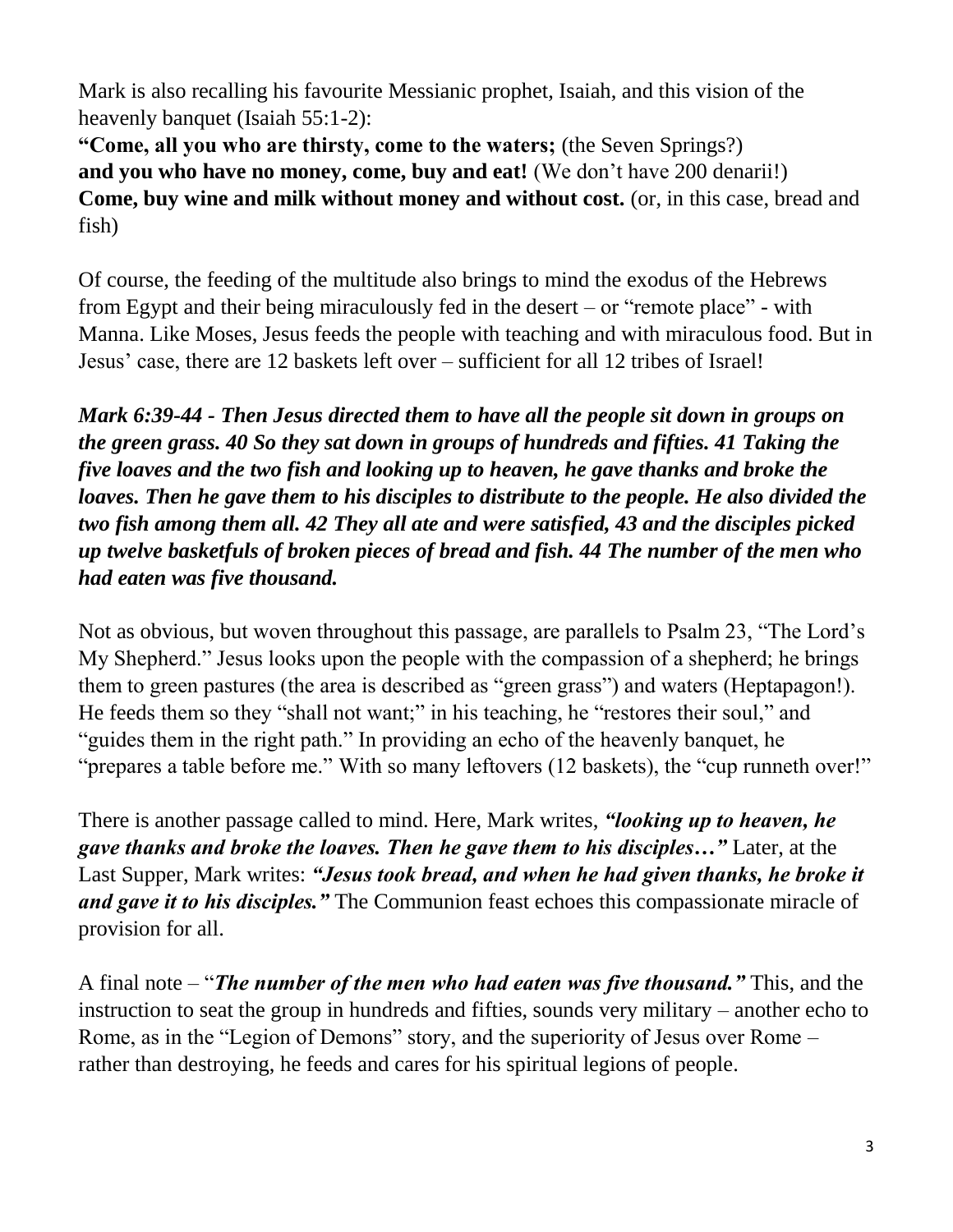## *Mark 6:45-46 - Immediately Jesus made his disciples get into the boat and go on ahead of him to Bethsaida, while he dismissed the crowd. After leaving them, he went up on a mountainside to pray.*

"Immediately" – one of Jesus' favourite words – the disciples are sent to Bethsaida, about 8 km due east. The hour is late; the crowd is dismissed. Jesus, needing time alone – it has been a very busy day! – "went up a mountainside to pray," and perhaps "recharge," if the miracle took considerable spiritual energy. Perhaps this is the Eremos cave, up the side of the Mount of Beatitudes.

*Mark 6:47-50 - Later that night, the boat was in the middle of the lake, and he was alone on land. 48 He saw the disciples straining at the oars, because the wind was against them. Shortly before dawn he went out to them, walking on the lake. He was about to pass by them, 49 but when they saw him walking on the lake, they thought he was a ghost. They cried out, 50 because they all saw him and were terrified.*

About the fourth watch of the night (literally, between 3 and 6 am) he went out to them, walking on the lake. Mark depicts Jesus as walking on the sea (not along the shore!). The scene is intended to hark back to Old Testament images of God as one who tramples the waves, as in the "stilling of the sea" passage. Jesus is more than a successor to Moses who fills up bread baskets in the desert; he is God with us.

Curiously, is says, "He was about (literally, "wanted") to pass by them." What's going on here? Why not rescue them from their peril? Don't confuse this passage with the "deadly storm" passage. There's no fear of drowning in this account, only a delay due to high winds – the disciples aren't in danger, they are merely "straining at the oars," and had been for some time. There are two Old Testament passages which explain:

*Exodus 33:19-20 - And the LORD said, "I will cause all my goodness to pass in front of you, and I will proclaim my name, the LORD, in your presence. I will have mercy on whom I will have mercy, and I will have compassion on whom I will have compassion. But," he said, "you cannot see my face, for no one may see me and live."*

In 1 Kings 19:11-12, the Lord tells Elijah to stand on the mountain, *"for the LORD is about to pass by."* When Jesus wants to pass by his disciples, he wants them to see him as a divine being and to give them reassurance. God cannot be fully seen, but Jesus can. The one who comes to them on the sea is not simply a successor to Moses, who fills baskets with bread in the desert. Only God can walk on the sea. The Transfiguration is still to happen; this is a foretaste.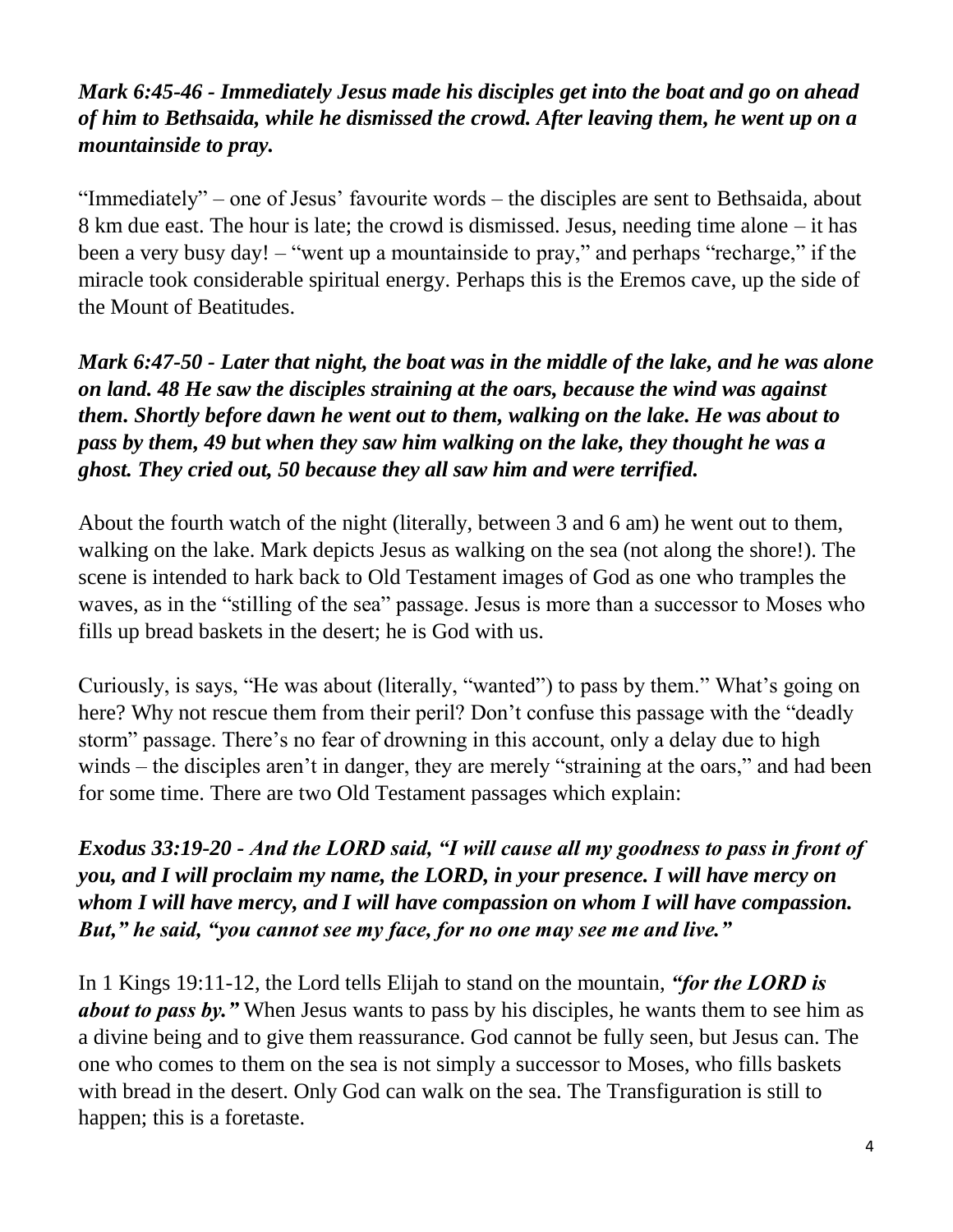*Mark 6:49-52 but when they saw him walking on the lake, they thought he was a ghost. They cried out, 50 because they all saw him and were terrified. Immediately he spoke to them and said, "Take courage! It is I. Don't be afraid." 51 Then he climbed into the boat with them, and the wind died down. They were completely amazed, 52 for they had not understood about the loaves; their hearts were hardened.*

Understandably, the disciples, seeing someone walking on the water, thought it was a ghost, and were terrified. Jesus calls out, *"Take courage! It is I. Don't be afraid."* "It is I," can be better rendered, "I am!" Remember, the proper name for God, revealed to Moses, is "I am." The theophany – a vision of God – is complete. Only God can walk on the water – and only God refers to himself by that name.

The divine nature of Jesus is further emphasized by the sudden calm as he enters the boat, replaying the storm scene of Chapter 4 in a single verse. But they still don't fully understand who Jesus is, despite the miraculous provision of food and the walking on water. "Hardened hearts" refers to disobedience, dullness, and obstinacy, and used to Jesus' opponents:

#### *Mark 3:5 - He looked around at them (his accusers) in anger and, deeply distressed at their stubborn hearts (same word) Mark 8:17 - Do you (the disciples) still not see or understand? Are your hearts hardened?*

For Mark, the Gospel account is a gradual revelation of understanding for the disciples – and for the readers. The difference between the opponents of Jesus and the disciples is that the opponents reject Jesus, but the disciples struggle on and flow in the midst of their lack of understanding and doubt – a lesson for all who were to follow. Our failure to fully understand Jesus does not change who he is.

What about Peter walking on the water? Good question! Mark does not include this important part of the story, and if this is Peter's account, surely it would include it! So why not? A couple of contradictory answers spring to mind:

1) It makes Peter look too good, as the only disciple to have such faith as to give it a try, while the others stayed in the boat. The Gospel of Mark paints a picture of a Peter who is bold and brash, but also self-effacing – even when he looks good, as in the Confession at Caearea Philippi (You are the Christ!) he soon looks not so good (Get behind me Satan!). Peter, all too aware of his own failings, is too humble to make himself the star.